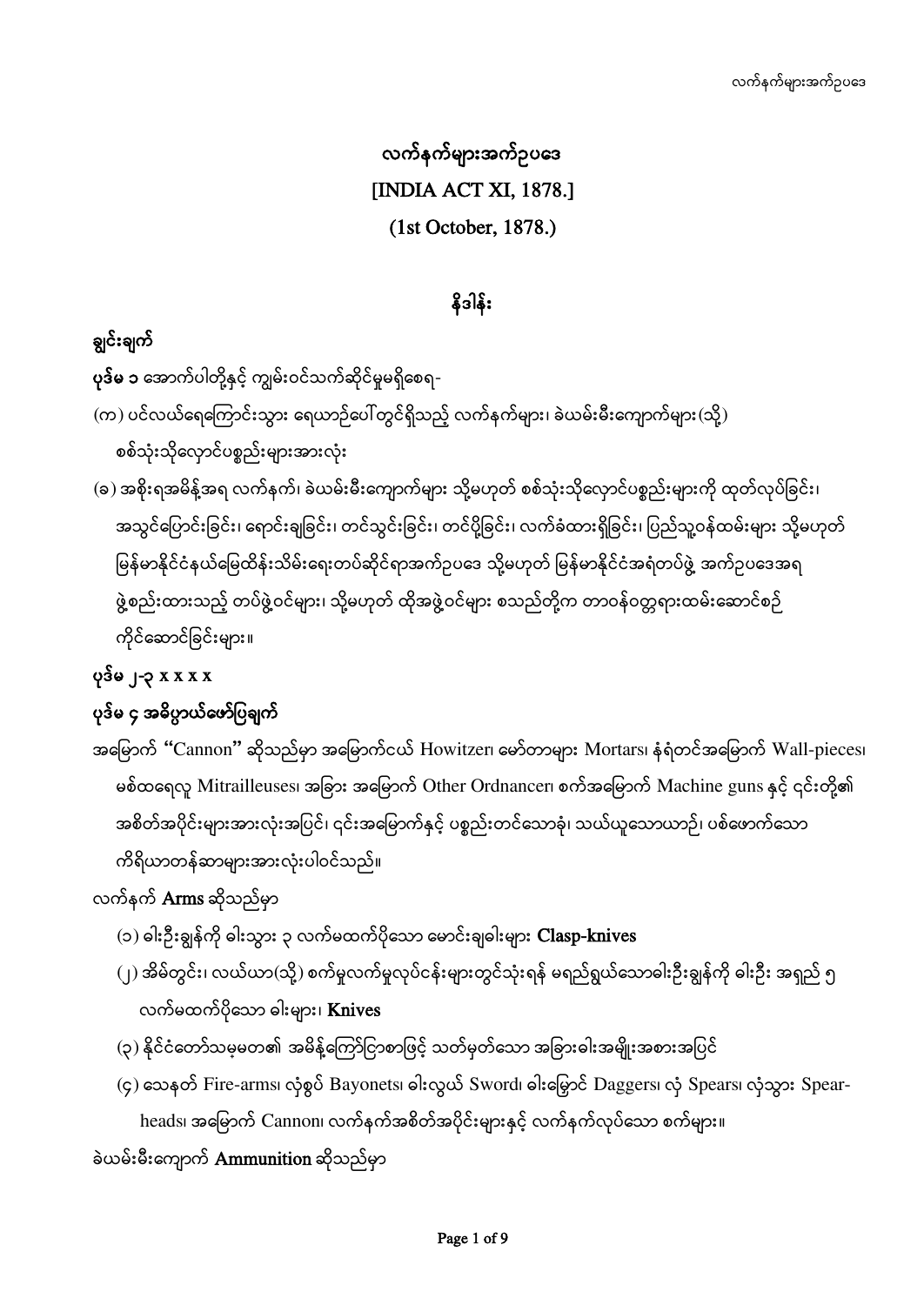သင်္ဘောဖျက်ရေမြှုပ်ဗုံးများ၊ မီးကျည်များ၊ ဂွမ်းယမ်း၊ ဒိုင်းနမိုက်ယမ်း၊ သေနတ်ကျောက်မီး၊ သေနတ် ကာဖက်၊ ခဲယမ်းမီးကျောက်အစိတ်အပိုင်း၊ အခြားပေါက်ကွဲစေတတ်သော ဓါတ်သတ္တုပစ္စည်းများနှင့် ၎င်း ခဲယမ်းမီးကျောက်ပြုလုပ်သော စက်အားလုံးပါဝင်သည်။ သို့ရာတွင် ခဲ၊ ကန့်၊ ယမ်းစိမ်းမပါ။

စစ်ပစ္စည်း <mark>Military Stores</mark> ဆိုသည်မှာ နိုင်ငံတော်သမ္မတက ပြန်တမ်းတွင် အမိန့်ကြော်ငြာစာဖြင့် အခါအားလျော်စွာ အထူးသက်ဆိုင်စေသော စစ်ပစ္စည်းတစ်ခုခုကို ဆိုလိုသည့်အပြင် ၎င်းတွင် အခါ အားလျော်စွာ ထိုပုဒ်မကို သက်ဆိုင်စေသည့် ခဲ၊ ကန့်၊ ယမ်းစိမ်းနှင့် အခြားပစ္စည်းများ အားလုံး ပါဝင်သည်။

လိုင်စင် Licence ဆိုသည်မှာ ဤအက်ဥပဒေအရ ပေးသည့် လိုင်စင်ကို ဆိုလိုသည်။

# ပုဒ်မ ၅ လိုင်စင်မရှိဘဲ အသွင်ပြောင်းခြင်း၊ ရောင်းချခြင်းကို တားမြစ်ခြင်း

လိုင်စင်ရရှိ၍လည်းကောင်း၊ လိုင်စင်ပါစည်းကမ်းချက်နှင့်မညီဘဲလျက် မည်သူမျှလက်နက်ခဲယမ်း မီးကျောက် စစ်ပစ္စည်းတစ်ခုခုကို ပြုလုပ်ခြင်း၊ အသွင်ပြောင်းခြင်း၊ ရောင်းချခြင်း၊ ထားသိုခြင်း၊ ရောင်းလို ကြောင်းပြောခြင်း၊ ရောင်းရန်ဆိုင်ခင်းခြင်းမပြုရ။ (ဤပြဋ္ဌာန်းချက်ကို ဖောက်ဖျက်လျှင် ပုဒ်မ ၁၉(က) နှင့် တရားစွဲဆိုရမည်။) လိုင်စင်ဖြင့် လက်နက်ခဲယမ်းမီးကျောက်ကိုင်သူသည် လိုင်စင်ရှိသူသို့သာ ရောင်းနိုင်ပြီး ဤသို့ရောင်းပါ က ဝယ်သူ၏အမည်နှင့် နေရပ်တို့ကို ခရိုင်တရားသူကြီး (သို့မဟုတ်) အနီးဆုံးရဲစခန်းမှူးထံတိုင်ကြားရ မည်။ (ဤပြဋ္ဌာန်းချက်ကို ဖောက်ဖျက်လျှင် ပုဒ်မ ၁၉(ခ) နှင့် တရားစွဲဆိုရမည်။)

### လက်နက်မျာ**း**

တင်သွင်းမှု၊ ပြည်ပတင်ပို့မှုနှင့် သယ်ယူပို့ဆောင်မှု

- <mark>ပုဒ်မ ၆</mark> မည်သူကမျှ ပြည်ထောင်စုမြန်မာနိုင်ငံအတွင်းသို့ (သို့) ပြင်ပသို့ ပင်လယ်ရေကြောင်း (သို့) ကုန်းကြောင်းမှ မည်သည့်လက်နက် (သို့) ခဲယမ်းမီးကျောက် (သို့) စစ်သုံးသိုလှောင်ကုန်များကို လိုင်စင် မရှိဘဲ ထို့အပြင် ထိုလိုင်စင်က ခွင့်ပြုထားသည့် နည်းလမ်းအတိုင်းမဟုတ်ပါက ယူဆောင်လာခြင်းမပြုရ။ (လိုင်စင်မဲ့တင်ပို့ခြင်းနှင့် တင်သွင်းမှုကို တားမြစ်ခြင်း)
- အထက်အပိုဒ်ပုဒ်မပါ ပြဋ္ဌာန်းချက်သည် (အမြောက်မှတစ်ပါး) လက်နက်များ (သို့) ခဲယမ်းမီးကျောက် အရေအတွက်အတော်အတန်ကို ဥပဒေအရ ပိုင်ဆိုင်ခွင့်ရှိသူတစ်ဦးအား ၎င်းအတွက် ကိုယ်ပိုင်အသုံးပြု ရန်တင်ပို့ခြင်း (သို့) ပြည်ပတင်သွင်းမှုကို မထိခိုက်စေရ။ သို့သော် အကောက်အခွန်ကောက်သူ (သို့)
- <mark>ပုဒ်မ ၇</mark> ပင်လယ်ရေကြောင်းအကောက်အခွန်အက်ဥပဒေတွင် ပြဋ္ဌာန်းချက်တစ်စုံတစ်ရာမရှိသော်လည်း မည်သည့်လက်နက် (သို့) ခဲယမ်းမီးကျောက် (သို့) စစ်သုံးသိုလှောင်ပစ္စည်းများကို ကိုင်ဆောင်သူသည် ဤအက်ဥပဒေ၏ လိုင်စင်ပုဒ်မ ၁၆ အရ ပြည်ထောင်စုမြန်မာနိုင်ငံသမ္မတ၏ အမိန့်မရှိဘဲ မည်သည့်ကုန် လှောင်ရုံတွင်မဆို သိုလှောင်ခြင်းမပြုရပါ။

### $\varphi$ ဒ်မ ၈-၉ x x x x x x

**ပုဒ်မ ၁၀** ပြည်ထောင်စုမြန်မာနိုင်ငံ၏သမ္မတသည် အချိန်နှင့်လျော်ညီစွာ အထက်မုနိုးဆော်သည့် နေ့စဉ်စာများထုတ်ပြန်နိုင်သည်။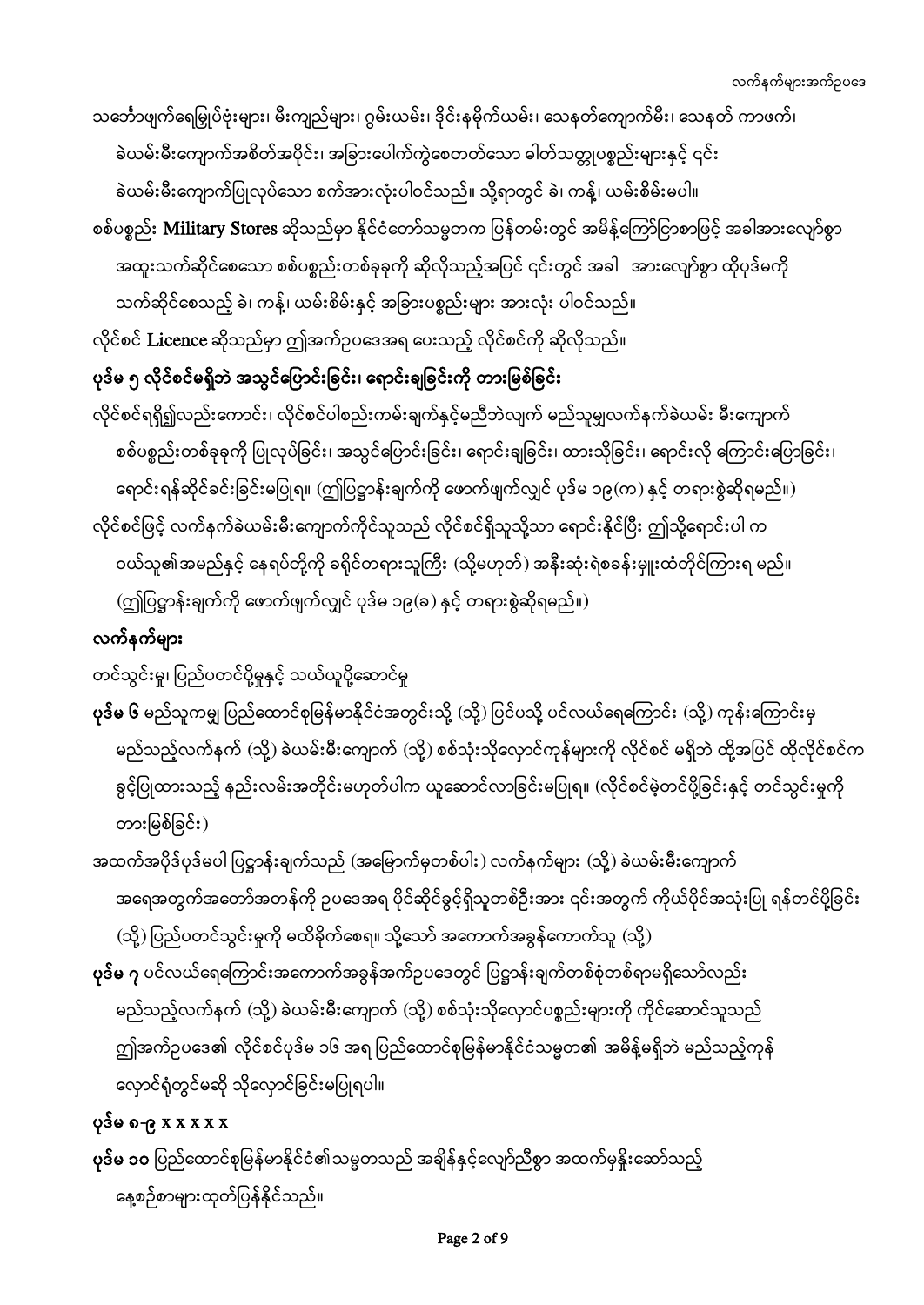(က) မည်သည့်ပုံသဏ္ဍာန်ရှိသည့်လက်နက်များ၊ ခဲယမ်းမီးကျောက် (သို့) စစ်သုံးသိုလှောင်ပစ္စည်းများ မြန်မာနိုင်ငံတဝှမ်းတွင် သယ်ယူပို့ဆောင်မှုကို ၎င်းကန့်သတ်စည်းမျဉ်းချမှတ်ခြင်း (သို့) တားမြစ်ခြင်း (သို့) မည်သည့်လက်နက်အစိတ်အပိုင်းဖြစ်စေ (သို့) တပ်ဆင်လျှင်ဖြစ်စေ လိုင်စင်၏ခွင့်ပြုချက်မှတစ်ပါး ထိုလိုင်စင်၏ ခွင့်ပြုထားသည့်နည်းလမ်းအရသာ သယ်ဆောင်ခွင့်ရှိပါသည်။ (သယ်ယူပို့ဆောင်မှုကို တားမြစ်နိုင်သည့်အာဏာ)  $(a)$  x x x x

- <mark>ရှင်းလင်းချက်။</mark> လက်နက်၊ ခဲယမ်းမီးကျောက် (သို့) စစ်သုံးသိုလှောင်ပစ္စည်းများကို ပြည်ထောင်စု မြန်မာနိုင်ငံ၏ ဆိပ်ကမ်းများတွင် သင်္ဘောဖြင့် ရွှေ့ပြောင်းသယ်ယူမှု၏ အဓိပ္ပာယ်ကို ဤပုဒ်မတွင် (လက် နက်များကို သင်္ဘောဖြင့်လွှတ်ခြင်း)
- **ပုဒ်မ ၁၁** ပြည်ထောင်စုမြန်မာနိုင်ငံ၏သမ္မတသည် မြန်မာနိုင်ငံ၏ နယ်ခြားတလျှောက်ဖြစ်စေ၊ ထို့အပြင် အခြားနယ်နိမိတ်ဖြစ်စေ၊ ထို့အပြင် အဆိုပါ နယ်ခြားတလျှောက်တွင် လုပ်ကိုင်ခွင့်ရှိသည်ဟုယူဆလျှင် မည်သည့်နေရာ၌မဆို ရှာဖွေရေးစခန်းများဖွင့်လှစ်ပြီး ရေယာဉ်၊ လှည်းနှင့် ဝန်တင်ထားသည့် တိရစ္ဆာန် များ၊ ကုန်သေတ္တာအားလုံး၊ အထုပ်အပိုးနှင့် ရွှေ့ပြောင်းသူများကို ရပ်တန့်၍လက်နက်များ၊ ခဲယမ်းမီး ကျောက်နှင့်စစ်သုံးသိုလှောင်ပစ္စည်းများကို သမ္မတကဖြစ်စေ၊ ၎င်းကိုယ်စားအမည်နှင့်တကွ အာဏာ အပ်နှင်းခံရသူဖြစ်စေ (သို့) အဆိုပါရုံး၏ အာဏာအရဖြစ်စေ ရပ်တန့်ရှာဖွေခွင့်ရှိသည်။ (ရှာဖွေရေးစခန်း တည်ထောင်ခွင့်အာဏာ)

ပုဒ်မ ၁၂ သင်္ကာမကင်းဖွယ်ရာ လက်နက်ခဲယမ်းစစ်ပစ္စည်းတစ်ခုခုကို သယ်ဆောင်သူအားဖမ်းခြင်း

လက်နက်ခဲယမ်းမီးကျောက် စစ်ပစ္စည်းတစ်ခုခုကို ဥပဒေနှင့်ဆန့်ကျင်သော အကြောင်းကိစ္စတစ်ခုခုတွင် သုံးရန်အကြံနှင့် သယ်ယူနေသည်ဟု သင်္ကာမကင်းဖြစ်က မည်သူကမဆို သယ်သူတွင်လိုင်စင်ရှိသည်ဖြစ် စေ၊ မရှိသည်ဖြစ်စေ ဝရမ်းမပါဘဲဖမ်းဆီးနိုင်၍ လက်နက်များကို သိမ်းယူနိုင်သည်။ ဖမ်းဆီးသူသည် ရာဇဝတ်တရားသူကြီးနှင့် ရဲတပ်ဖွဲ့ဝင်မဟုတ်ပါက ရဲတပ်ဖွဲ့သို့ အမြန်ဆုံးပို့အပ်ရမည်။ ဖမ်းဆီးသူသည် ရဲတပ်ဖွဲ့ဝင်ဖြစ်ပါက ရာဇဝတ်တရားသူကြီးထံ ပို့ရမည်။

ပုဒ်မ ၁၃ လိုင်စင်မရှိဘဲနှင့် လက်နက်စွဲကိုင်သွားလာခြင်းကိုတားမြစ်ခြင်း

- လိုင်စင်ရရှိထားသော်လည်း ၎င်းလိုင်စင်ပါနည်းလမ်းနှင့်အညီမဟုတ်လျှင် မည်သူမျှ လက်နက်တစ်ခုခု ကို စွဲကိုင်သွားလာခြင်းမပြုရ။ လိုင်စင်မဲ့ဖြစ်စေ၊ လိုင်စင်ပါပြဋ္ဌာန်းချက်များကို ဆန့်ကျင်၍ဖြစ်စေ၊ လက်နက်စွဲကိုင်သွားလာလျှင် ၎င်းစွဲကိုင်သူထံမှ လက်နက်ကို ရာဇဝတ်တရားသူကြီး၊ ရဲတပ်ဖွဲ့ (သို့မဟုတ်) နိုင်ငံတော်သမ္မတက ဤကိစ္စအတွက် အာဏာအပ်နှင်းထားသော အခြားသူတစ်ဦးဦးတို့က သိမ်းဆည်း အရေးယူနိုင်သည်။
- လက်နက်ဆိုသည်တွင် ဓါးဦးရွန်၍ ဓါးရိုး၌ ခိုင်မြဲစွာတပ်ထားသော အလျားအရှည် ဓါးရိုးပါ ၅ လက်မ ထက်ပိုသည့် အိမ်သုံး၊ လယ်ယာသုံး (သို့မဟုတ်) စက်မှုလက်မှုလုပ်ငန်းသုံးအတွက်သာ ရည်ရွယ်သည့် ဓါးများလည်းပါဝင်သည်။  $\langle \alpha \rangle$ ပြဋ္ဌာန်းချက်ကို ဖောက်ဖျက်လျှင် ပုဒ်မ ၁၉(င)နှင့် တရားစွဲဆိုရမည်။)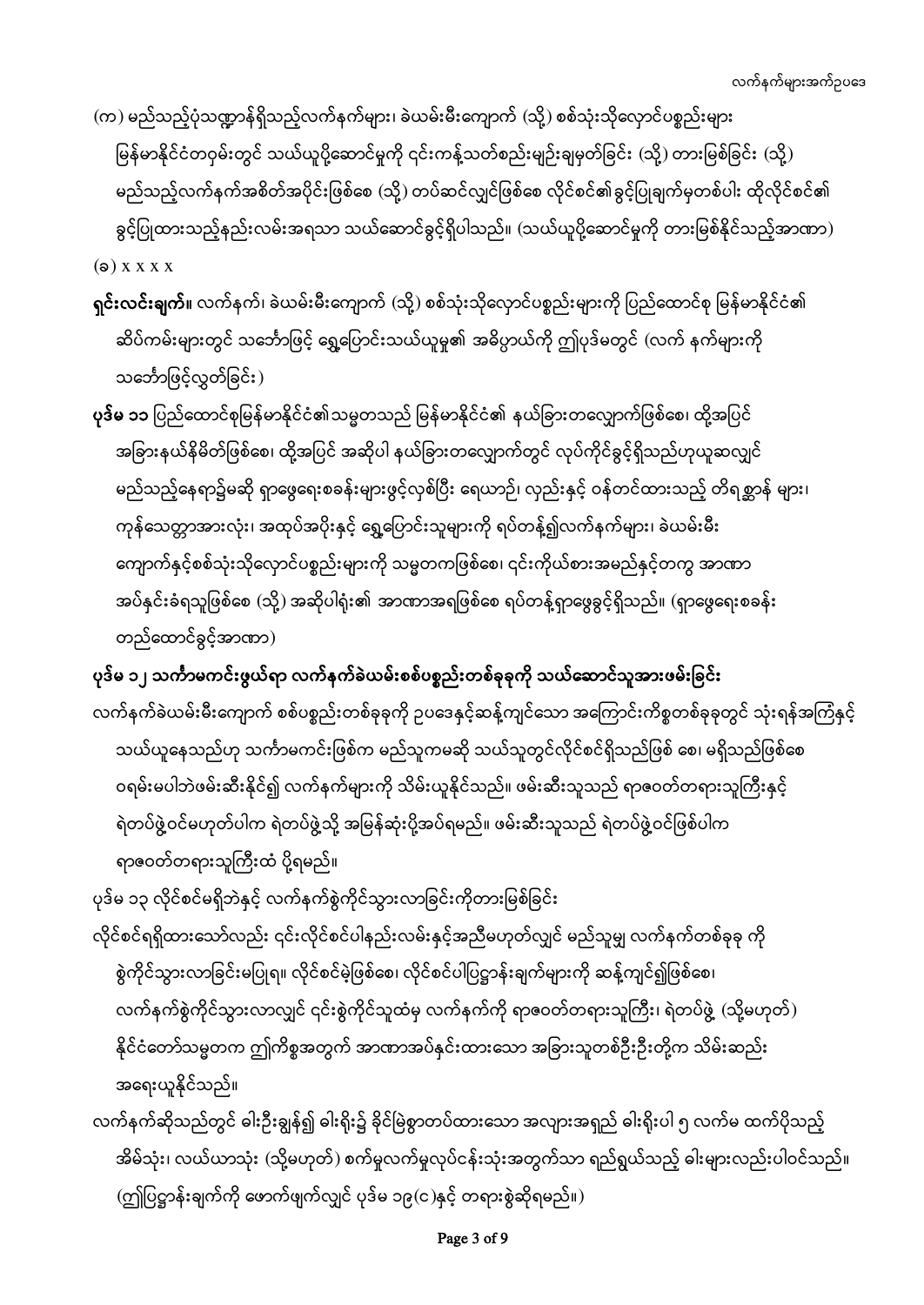### ပုဒ်မ ၁၄ သေနတ်စသည်တို့ကို လိုင်စင်မဲ့မထားရခြင်း

လိုင်စင်ရရှိပြီးဖြစ်၍ ၎င်းလိုင်စင်အရ ခွင့်ပြုချက်နှင့်အညီမဟုတ်လျှင် မည်သူမျှ အမြောက်၊ သေနတ်၊ ခဲယမ်းမီးကျောက်၊ စစ်ပစ္စည်းတစ်ခုခုကို မိမိလက်ဝယ်တွင်လည်းကောင်း၊ မိမိ၏ စီမံအုပ်ချုပ်မှုအောက် တွင်သော်လည်းကောင်း မထားရှိရ။ (ဤပြဋ္ဌာန်းချက်ကို ဖောက်ဖျက်လျှင် ပုဒ်မ ၁၉(စ) နှင့် တရားစွဲဆို ရမည်။)

### ပုဒ်မ ၁၅ အချို့နေရာများ၌ လိုင်စင်မဲ့လက်နက်တစ်စုံတစ်ရာကို မထားရခြင်း

နိုင်ငံတော်သမ္မတ၏ အမိန့်ဖြင့် ဤပုဒ်မကို အထူးသက်ဆိုင်စေသော နေရာတစ်ခုခုတွင် လိုင်စင်ရရှိ၍ ၎င်းလိုင်စင်အရ ခွင့်ပြုချက်နှင့် အညီမဟုတ်လျှင် မည်သူမျှ မည်သည့်လိုင်စင်မဲ့ လက်နက်တစ်စုံတစ်ရာ ကိုမျှ လက်ရှိမထားရဟု ထုတ်ပြန်နိုင်သည်။ (ဤပြဋ္ဌာန်းချက်ကို ဖောက်ဖျက်လျှင် ပုဒ်မ ၁၉(စ) နှင့် တရားစွဲဆိုရမည်။)

### ပုဒ်မ ၁၆ လက်နက်ကို ရဲစခန်း (သို့မဟုတ်) လိုင်စင်ရလက်နက်ရောင်းသူထံ၌ အပ်နှံရခြင်း

- (၁) မည်သူမဆို လက်နက်ခဲယမ်းမီးကျောက်စစ်ပစ္စည်းတစ်ခုခုကို လိုင်စင်ကုန်ခြင်း (သို့မဟုတ်) လွတ် ငြိမ်းချမ်းသာခွင့်ကုန်ခြင်းကြောင့် (သို့မဟုတ်) ပုဒ်မ (၁၅) အရအမိန့်ကြော်ငြာအရဖြစ်ခြင်းတစ်ခုခု ကြောင့် လက်ရှိထားခြင်းသည် ဥပဒေနှင့်ဆန့်ကျင်ပါက အမြန်ဆုံး အနီးဆုံးရဲစခန်း (သို့မဟုတ်) လိုင်စင် ရလက်နက်ရောင်းသူထံဖြစ်စေ အပ်နှံရမည်။ (ဤပြဋ္ဌာန်းချက်ကို ဖောက်ဖျက်လျှင် ပုဒ်မ ၁၉(ဈ)နှင့် တရားစွဲဆိုရမည်။
- (၂) ဤသို့အပ်ပြီးက ၎င်းအပ်သူအနေဖြင့်
	- (က) အပ်ထားသည့် ပစ္စည်းကို လက်ရှိထားရန် ဥပဒေနှင့် ကိုက်ညီသည့်အခါ ပြန်ယူရန်နှင့်
	- (ခ) ဉပဒေနှင့်အညီ ကိုင်ခွင့်ရှိသူအား ရောင်းချနိုင်ရန် အခွင့်အရေးရှိသည်။
- (၃) အထက်ပါအတိုင်း အပ်နှံထားသည့်ကာလအတွင်း ပိုင်ရှင်အား ပြန်မပေးသည့်/ ရောင်းချခြင်းမပြုရ သည့် ပစ္စည်းအားလုံးကို အစိုးရဘဏ္ဍာအဖြစ် သိမ်းယူရမည်။
- (၄) (က) နိုင်ငံတော်သမ္မတသည် နည်းဥပဒေဖြင့် (၁) လိုင်စင်ရလက်နက်ရောင်းသူထံ လက်နက်ခဲယမ်း များအပ်နိုင်ရန် စည်းကမ်းချက်များနှင့် (၂) ၎င်းအပ်သောပစ္စည်းများကို မည်မျှကြာမြင့်မှ ဘဏ္ဍာအဖြစ် သိမ်းယူရန် ကာလကို ပြဋ္ဌာန်းနိုင်သည်။ ĺ

### လိုင်စင်များ

- **ပုဒ်မ ၁၇** ပြည်ထောင်စုမြန်မာနိုင်ငံတော်သမ္မတသည် အချိန်အခါအလိုက် နိူးဆော်ကြေငြာစာတမ်းဖြင့် မည်သည့် အရာရှိက ဖြည့်စွက်ရမည့်ပုံစံ၊ လိုက်နာရမည့်စည်းမျဉ်းများ လိုက်နာမှုကို ဆုံးဖြတ်သတ်မှတ်၍ မည်သည့်လိုင်စင်များကို ပေးရမည်ဟု သတ်မှတ်ဆုံးဖြတ်နိုင်သည့်အပြင် အခြားကိစ္စရပ်များအတွက် ဤသို့သော စည်းမျဉ်းများကို ချမှတ်နိုင်သည်-
- (က) မည်သည့်လိုင်စင်သည် မည်သည့်သက်တမ်းအထိ ဆက်လက်အသက်ဝင်ခြင်း။
- (ခ) ထိုသို့ ဒေသလိုင်စင်များကို အခြားနည်းဖြင့် ပိုင်ဆိုင်ထားရုံမဟုတ်ဘဲ မည်သည့်အခွန်သတ်မှတ် ခြင်း (သို့) တံဆိပ်ခေါင်းတန်ဘိုးနှင့် ညီသည့်အခွန်သတ်မှတ်ခြင်း။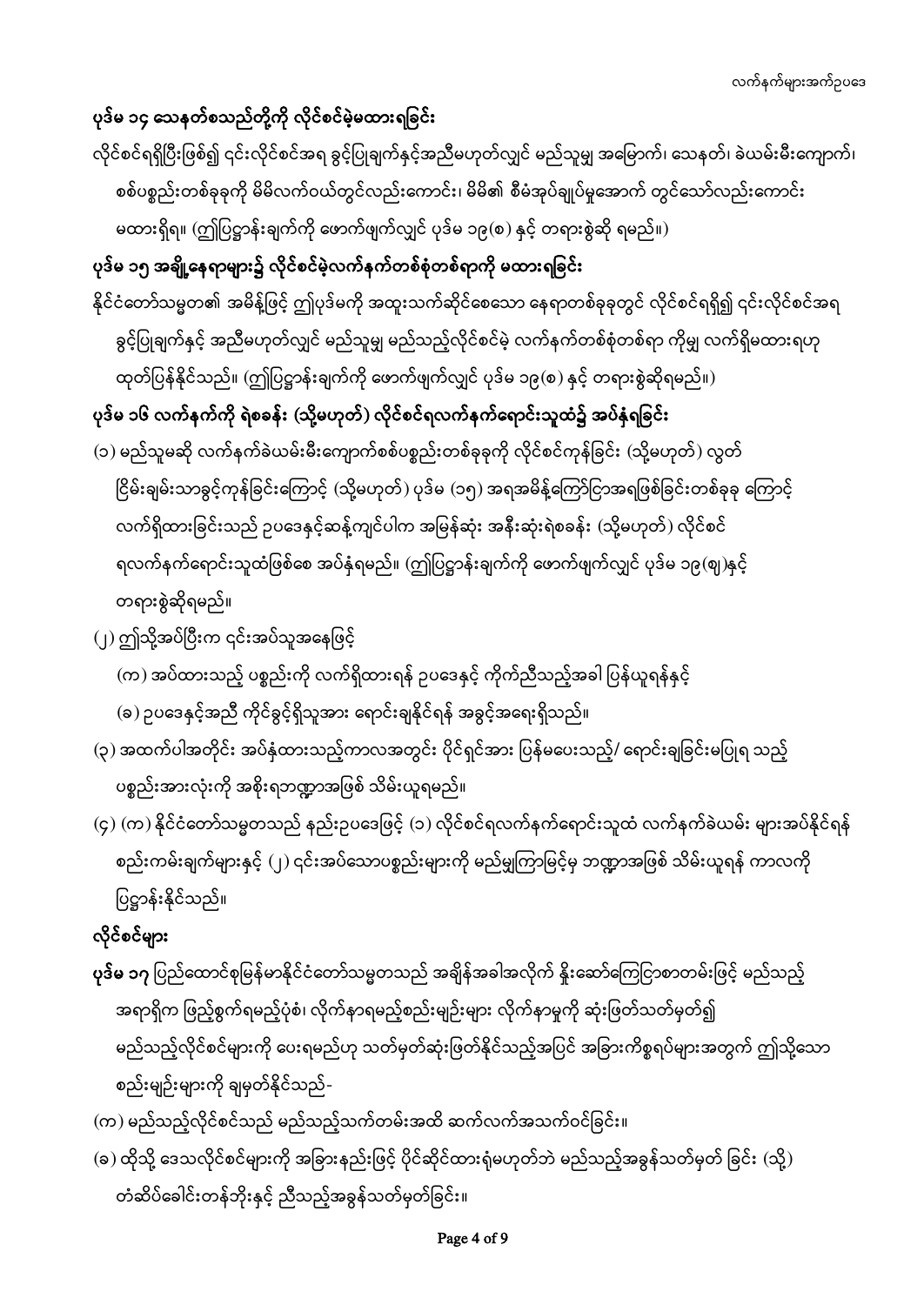# မည်သူမဆို

<mark>ၦဒ်ိမ ၁၉</mark> ပုဒ်ိမ ၅၊ ၆၊ ၁၀၊ ၁၃ မှ ၁၇ အထိ ဖောက်ဖျက်မှုများ

### ပြစ်ဒဏ်များ ĺ

# သတ်မှတ်ပြဋ္ဌာန်းနိုင်သည်။

- (ခ) အဆိုပါအယူခံမှုနှင့် ပြင်ဆင်မှုများအတွက် ကာလသတ်မှတ်ခြင်းနှင့် လုပ်ထုံးလုပ်နည်းများကို
- (၂) ပုဒ်မ ၁၈ အပိုဒ်ခွဲ (က) အရ လိုင်စင်ပယ်ဖျက်ခြင်း၊ ရပ်ဆိုင်းခြင်းဆိုင်ရာ အမိန့်ချမှတ်ခြင်း
- (က) အယူခံတင်သွင်းခြင်းနှင့် ပြင်ဆင်မှုပြုလုပ်ခြင်း (၁) လက်နက်လိုင်စင်အသစ် လဲလှယ်ရန်(သို့) လိုင်စင်ထုတ်ပေးသည့် အမိန့်ကို ငြင်းဆန်ခြင်း (ပယ်ချခြင်း)
- **ပုဒ်မ ၁၈-က** ပြည်ထောင်စုနိုင်ငံတော်သမ္မတသည် အောက်ပါအတိုင်းအမိန့်ချနိုင်သည်-
- မြန်မာနိုင်ငံတစ်ဝှမ်းလုံးတွင် လိုင်စင်ပယ်ဖျက်ခြင်း(သို့) ရပ်ဆိုင်းခြင်းပြုနိုင်ပါသည်။
- ဆန့်ကျင်ကျူးလွန်လျှင်(သို့) စည်းမျဉ်းများကို မလိုက်နာလျှင် ထို့အပြင် (ဂ) ပြည်ထောင်စုမြန်မာနိုင်ငံတော်သမ္မတသည် ဂေဇက်ကြေငြာစာတမ်းတွင် ထည့်သွင်း၍ မြန်မာနိုင်ငံ အစိတ်အပိုင်း(သို့)
- ရပ်ဆိုင်းခြင်းပြုနိုင်ပါသည်။ (ခ) မည်သည့်တရားသူကြီး၏ ရှေ့မှောက်၌မဆို လိုင်စင်ကိုင်ဆောင်သူသည် အထက်ဖော်ပြပါအက်ဥပ ဒေကို
- (က) လိုင်စင်ထုတ်ပေးသည့်အရာရှိ(သို့) ထိုအရာရှိထက်အဆင့်မြင့်သည့် အာဏာပိုင် (သို့) ဒေသတစ်ခု အတွင်း စီရင်ပိုင်ခွင့်ရှိသည့် တရားသူကြီးနယ်မြေလူထုလုံခြုံရေးကို ထိပါးမှု အခြေအနေများကို ပယ် ဖျက်ခြင်း(သို့)

# ပုဒ်မ ၁၈ မည်သည့်လိုင်စင်ကိုမဆို ပယ်ဖျက်ခြင်း(သို့) ရပ်ဆိုင်းစေခြင်း

- (စ) မည်သည့်လိုင်စင်ကိုမဆို ကိုင်ဆောင်ထားသူ (သို့) မည်သည့်လိုင်စင်အရ ထိုကဲ့သို့ ဆောင်ရွက်နိုင် ရန် လုပ်ကိုင်ခွင့်ရှိသူ ထို့အပြင် ထုတ်လုပ်ရန် (သို့) လက်နက်များ၊ ခဲယမ်းမီးကျောက် (သို့) စစ်သုံးပစ္စည်း ၏စာရင်းကို သိရှိရန်အတွက် အစိုးရအရာရှိတစ်ဦးက ဆင့်ဆိုနိုင်ခွင့်ရှိရန် လိုအပ်ခြင်းတို့ဖြစ်ကြပါ သည်။
- အခွင့်အာဏာအပ်နင်းခြင်း။ (င) ထိုပုဂ္ဂိုလ်များကို ၎င်းတို့ပိုင်ဆိုင်သည့် လက်နက်များ၊ ခဲယမ်းမီးကျောက်များ (သို့) စစ်သုံးပစ္စည်း အားလုံး (သို့) ၎င်းတို့၏ထိန်းကြောင်းမှုအောက်ရှိ အထက်ပါပစ္စည်းအားလုံးကို ပြသစေရန် ညွှန်ကြားနိုင် သည်။ အစိုးရအရာရှိ တစ်ဦးအား အာဏာအပ်နှင်းထားခြင်းတို့အပြင်
- အရာရှိတစ်ဦးက ပြသရန်တောင်းဆိုသည့်အခါ စိစစ်စေရန်ထားရှိခြင်း။ (ဃ) ပုဒ်မ ၅ နှင့် ပုဒ်မ ၆ အရ လိုင်စင်ကိုင်ဆောင်သူမည်သူ့ထံသို့လည်းကောင်း (သို့) စစ်သုံးပစ္စည်း (သို့) လက်နက်များခဲယမ်းမီးကျောက်များ ထုတ်လုပ်ရာနေရာသို့ ဝင်ထွက်စစ်ဆေးနိုင်ရန် အစိုးရအရာရှိ တစ်ဦးအား
- ပြဋ္ဌာန်းထားသည့်ပုံစံတွင် မှတ်တမ်း (သို့) ဖြစ်စဉ်များကို ရေးသွင်းရန်ညွှန်ကြားခြင်း၊ ထိုလိုင်စင်အရဆောင်ရွက်မှုမှန်သမျှကို မှတ်တမ်းတင်ခြင်း (သို့) ဖြစ်စဉ်များရေးသွင်းခြင်းဖြင့် အစိုးရ
- လက်နက်များအက်ဥပဒေ (ဂ) လိုင်စင်သည် ပိုင်ဆိုင်မှုအတွက် သာမဟုတ်ဘဲ လိုင်စင်ကိုင်ဆောင်သူအား ပြည်ထောင်စုမြန်မာနိုင်ငံ တော်သမ္မတက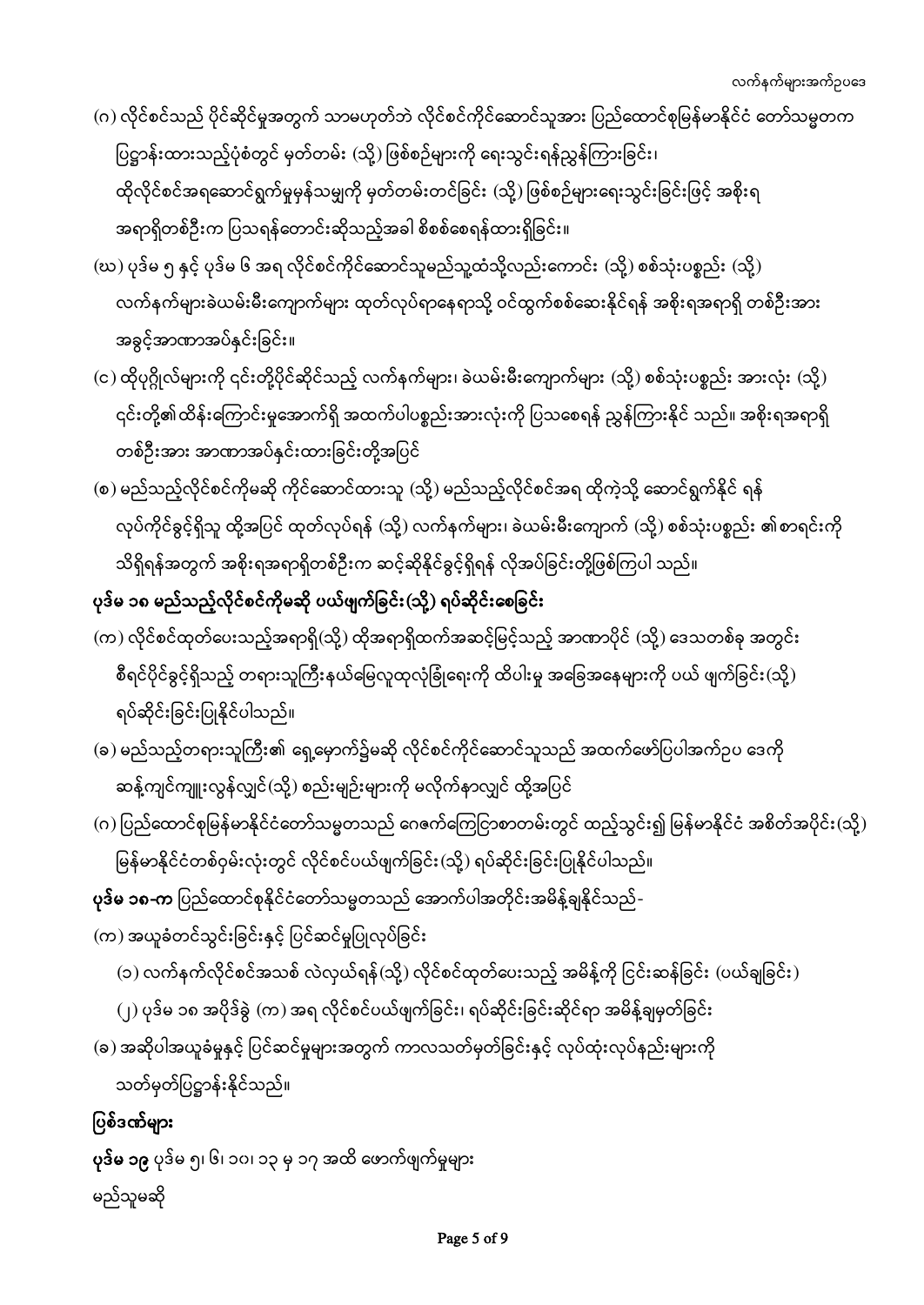### Page 6 of 9

မည်သူမဆို လက်နက်လိုင်စင်မရှိသူ (သို့မဟုတ်) လက်နက်ရောင်းပိုင်ခွင့်မရှိသူထံမှ လက်နက်ခဲယမ်း စစ်ပစ္စည်းတစ်ခုခုကို သိလျက်နှင့် ဝယ်လျှင် (သို့မဟုတ်)ဉပဒေနှင့်အညီ လက်ရှိထားပိုင်ခွင့် ရှိ/မရှိကို သေချာအောင်

## ပုဒ်မ ၂၂ လက်နက်ဲခဲယမ်းစစ်ပစ္စည်းတို့ကို လိုင်စင်မဲ့ရောင်းဝယ်မှု

ငွေဒဏ် (သို့မဟုတ်) ဒဏ်နှစ်ရပ်စလုံးချမှတ်ရမည်။

မည်သူမဆို လိုင်စင်စည်းကမ်းချက်ကို ဖောက်ဖျက်ခြင်း (သို့မဟုတ်) လိုက်နာရန် ပျက်ကွက်ခဲ့ခြင်း ကြောင့် ပုဒ်မ ၁၉(သို့မဟုတ်)၂၀ အရ ပြစ်ဒဏ်မချမှတ်နိုင်က ထိုသူအား ၆ လအထိထောင်ဒဏ် (သို့မဟုတ်) ကျပ် ၅၀၀ အထိ

## ပုဒ်မ ၂၁ လိုင်စင်စည်းကမ်းဖောက်ဖျက်ခြင်း

မည်သူမဆို ရာဇသတ်ကြီးတွင် အဓိပ္ပာယ်ဖော်ပြထားသည့် ပြည်သူ့ဝန်ထမ်း (သို့မဟုတ်) မီးရထားဝန်ထမ်း (သို့မဟုတ်) ပြည်သူ့သယ်ယူပို့ဆောင်ရေးဝန်ထမ်းတစ်ဦးဦးတို့ မသိရှိစေရန် အကြံနှင့် ပြုလုပ်ကြောင်း ထင်ရှားစေသည့် ĺ နည်းလမ်းဖြင့် ပုဒ်မ ၁၉(က)(င)(ဃ) (သို့မဟုတ်) (စ) တွင်ဖော်ပြသော ပြုမူမှုကိုပြု ခြင်းနှင့် ပုဒ်မ ၂၅ အရ ရှာဖွေစဉ် လက်နက်စသည်တို့ကို လျှို့ဝှက်လျှင် (သို့မဟုတ်) လျှို့ဝှက်ရန်အား ထုတ်လျှင် ၎င်းသူကို ၇ နှစ်ထိ ထောင်ဒဏ်  $\left( \mathfrak{J} \right)$ မဟုတ် $\left. \right)$  ငွေဒဏ်  $\left( \mathfrak{J} \right)$ မဟုတ် $\left. \right)$  ဒဏ်နှစ်ရပ်စလုံးဖြစ်စေ ချမှတ်ရမည်။

# ပုဒ်မ ၂၀ လက်နက်စသည်တို့ကို လိုင်စင်မဲ့မသိအောင်ဝှက်မှု

ထိုသူအား ၃ နှစ်အထိ ထောင်ဒဏ် (သို့မဟုတ်) ငွေဒဏ် (သို့မဟုတ်) ဒဏ်နှစ်ရပ်စလုံးချမှတ်ရမည်။

အပ်ရန်ပျက်ကွက်လျှင်

(ဈ) ပုဒ်မ ၁၄(သို့) ပုဒ်မ ၁၆ အရ လိုအပ်သည့်အတိုင်း လက်နက်၊ ခဲယမ်းမီးကျောက်၊ စစ်ပစ္စည်းများကို

တမင်မမှန်မကန်ရေးသွင်းလျှင် (ၜ) ပုဒ်မ ၁၇(င) အရ နည်းဥပဒေအတိုင်း ပစ္စည်းပြသရန်အတွက် အစိုးရက ခေါ်သောအခါ ပြရန်တမင် ပျက်ကွက်လျှင်

စစ်ပစ္စည်းတစ်ခုခုကို လက်ဝယ်ထားလျှင် (သို့မဟုတ်) မိမိစီမံအုပ်ချုပ်မှုအောက်တွင် ထားရှိလျှင် (ဆ) ပုဒ်မ ၁ $\gamma$ (ဂ) အရ နည်းဥပဒေအတိုင်း မိမိထားရှိရမည့်မှတ်တမ်း (သို့မဟုတ်) စာရင်းဇယားတွင်

(င) ပုဒ်မ ၁၃ ပါပြဋ္ဌာန်းချက်ကို ဆန့်ကျင်၍ လက်နက်စွဲကိုင်သွားလာလျှင် (စ) ပုဒ်မ ၁၄(သို့) ပုဒ်မ ၁၅ ပါ ပြဋ္ဌာန်းချက်များကို ဆန့်ကျင်၍ လက်နက် (အမြောက်၊ သေနတ်)၊ ခဲယမ်းမီးကျောက်၊

စစ်ပစ္စည်းတစ်စုံတစ်ရာကို သယ်ပို့လျှင်

တင်ပို့ခြင်း(သို့မဟုတ်) တင်သွင်းခြင်းပြုလျှင် (ဃ) ပုဒ်မ ၁၀ အရ ထုတ်ပြန်သော စည်းမျဉ်းတားမြစ်ချက်တစ်ခုခုကို ဆန့်ကျင်၍ လက်နက်ခဲယမ်းမီး ကျောက်

(ခ) ပုဒ်မ ၅ ပါ ပြဋ္ဌာန်းချက်အတိုင်း တိုင်ကြားရန် ပျက်ကွက်လျှင် (ဂ) ပုဒ်မ ၆ ပါ ပြဋ္ဌာန်းချက်များကို ဆန့်ကျင်၍ လက်နက်ခဲယမ်းမီးကျောက် စစ်ပစ္စည်းတစ်ခုခုကို

(က) ပုဒ်မ ၅ ပါ ပြဋ္ဌာန်းချက်များကို ဆန့်ကျင်၍ လက်နက်၊ ခဲယမ်းမီးကျောက်၊ စစ်ပစ္စည်းတစ်ခုခုကို ထုတ်လုပ်၊ အသွင်ပြောင်း၊ ရောင်းချ၊ ထားသို၊ ရောင်းရန်ကမ်းလှမ်း(သို့မဟုတ်) ရောင်းရန်ခင်းကျင်း လျှင်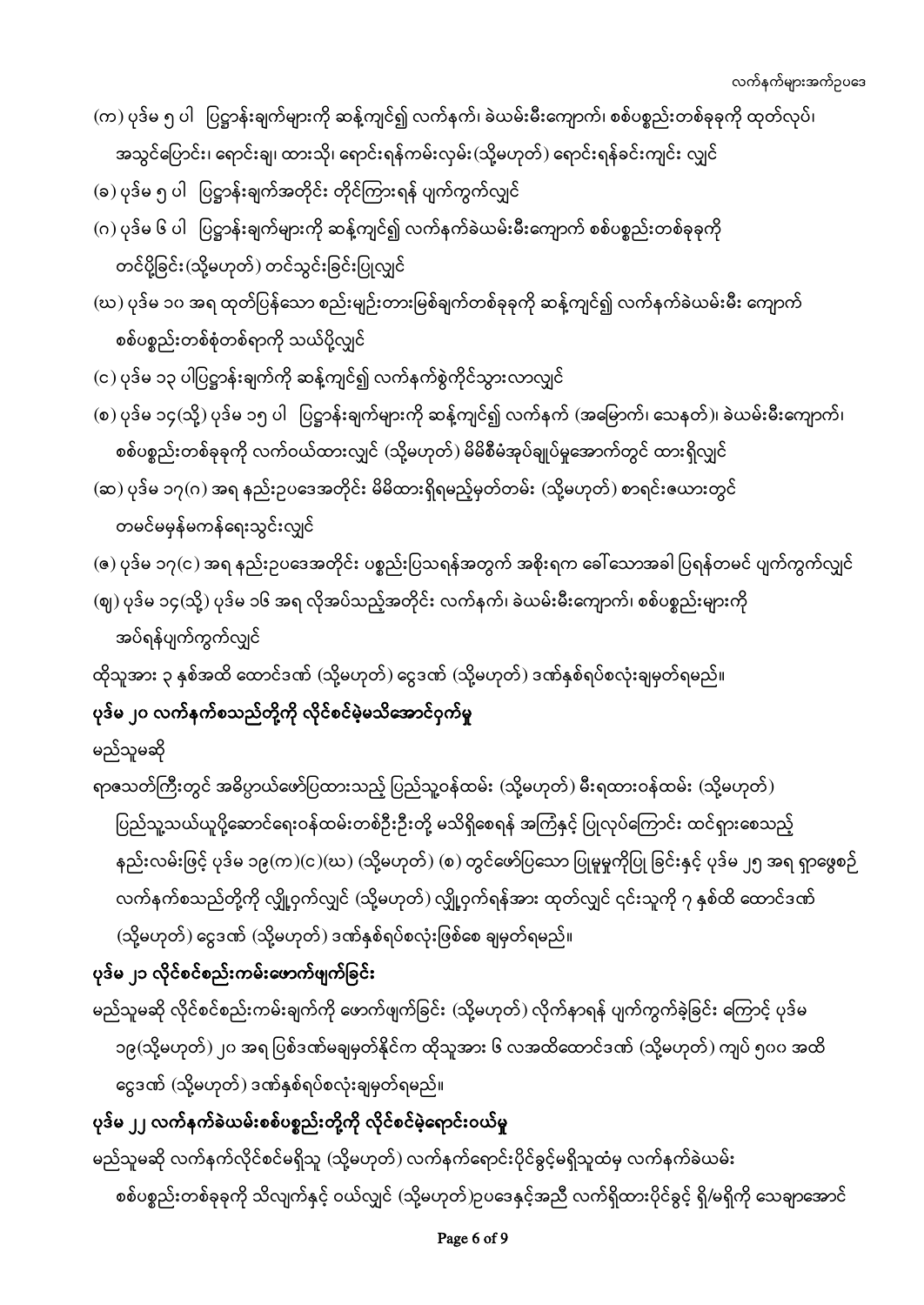ကြိုတင်မစုံစမ်းဘဲလျက် ၎င်းသူထံ လက်နက်၊ စစ်ပစ္စည်းတစ်ခုခုကို အပ်နှင်းလျှင် ထိုသူ အား ၆ လထိ ထောင်ဒဏ် (သို့မဟုတ်) ၅၀၀ ထိ ငွေဒဏ် (သို့မဟုတ်) ဒဏ်နှစ်ရပ်လုံးချမှတ်ရမည်။

## ပုဒ်မ ၂၃ နည်းဥပဒေဖောက်ဖျက်ခြင်းအတွက် ပြစ်ဒဏ်

မည်သူမဆို ဤအက်ဥပဒေအရ နည်းဥပဒေတစ်ခုခုကို ဖောက်ဖျက်၍ ဤဖောက်ဖျက်မှုအတွက် ပြစ်ဒဏ် ပြဋ္ဌာန်းချက်မရှိလျှင် ဤပုဒ်မအရ တစ်လအထိ ထောင်ဒဏ် (သို့မဟုတ်) ကျပ်နှစ်ရာအထိ ငွေဒဏ် (သို့မဟုတ်) ဒဏ်နှစ်ရပ်လုံးချမှတ်ရမည်။

## ပုဒ်မ ၂၄ ဘဏ္ဍာအဖြစ်သိမ်းယူခွင့်

လက်နက်ခဲယမ်းစစ်ပစ္စည်းတစ်ခုခုနှင့် ပတ်သက်၍ ဤအက်ဥပဒေအရ ပြစ်မှုထင်ရှားစီရင်ရာတွင် စီရင်သည့် တရားရုံးမှ အဆိုပါလက်နက်ခဲယမ်းစစ်ပစ္စည်းအားလုံး (သို့မဟုတ်) အချို့အဝက်အပြင် ၎င်း ပစ္စည်းများ သယ်ယူပို့ဆောင်ရာ၌ အသုံးပြုသောယာဉ်၊ တိရစ္ဆာန်နှင့် ထည့်သောသေတ္တာအထုတ်အပိုးမှ စ၍ ၎င်းတို့တွင်ပါသော အခြားပစ္စည်းများကိုပါ ဘဏ္ဍာအဖြစ်သိမ်းရမည်ဟု သင့်တော်သလိုအမိန့်ချမှတ် နိုင်သည်။

ပုဒ်မ ၂၅ လိုင်စင်ရှိသည့် လက်နက်၊ ခဲယမ်း၊ စစ်ပစ္စည်းတို့ကို ရာဇဝတ်တရားသူကြီးက ရှာဖွေသိမ်း ယူခြင်း ရာဇဝတ်တရားသူကြီးတစ်ဦးဦးက ၎င်း၏စီရင်ပိုင်ခွင့်အာဏာရှိသည့် နယ်ပယ်အတွင်း နေထိုင်သူတစ် ဦးဦးသည် ဉပဒေနှင့်ဆန့်ကျင်သော ကိစ္စတစ်ခုခုအတွက် လက်နက်ခဲယမ်း၊ စစ်ပစ္စည်းတစ်ခုခုကို လက်ရှိ ထားသည်ဟု လည်းကောင်း၊ ထိုလက်နက်စသည်တို့ကို ထိုသူလက်ရှိထားလျှင် ပြည်သူလူထုငြိမ်သက်စွာ နေထိုင်ရေးကို ဘေးဖြစ်ရန်ရှိသည်ဟုလည်းကောင်း၊ ယုံကြည်ရန်အကြောင်းရှိလျှင် မည်သည့်အခါမဆို ထိုသူ ရာဇဝတ်တရားသူကြီးသည် ၎င်းယုံကြည်သည့်အကြောင်းကို ပထမရေးမှတ်၍ ထိုပစ္စည်းများတွေ့ ရန် ၎င်းယုံကြည်ရန်ရှိသည့်နေရာကို ရှာဖွေစေနိုင်သည်။ ၎င်းအပြင် ထိုပစ္စည်းများကို လိုင်စင်ဖြင့် ကိုင်တွယ်ထားရှိသည့်တိုင်အောင် ၎င်းလိုအပ်သည်ဟု ထင်မြင်သည့်အချိန်၌ လုံခြုံအောင်သိမ်းဆည်း ထားနိုင်သည်။ ဤကိစ္စအတွက် ရှာဖွေရာတွင် ရာဇဝတ်တရားသူကြီးဆိုက ၎င်း၏ရှေ့မှောက်တွင်ဖြစ်စေ၊ နိုင်ငံတော်သမ္မတက ဤကိစ္စအတွက်အာဏာအပ်နှင်းခြင်းခံရသူဆိုက ၎င်း၏ရှေ့မှောက်တွင်ဖြစ်စေပြု လုပ်ရမည်။

- **ပုဒ်မ ၂၆** ပြည်ထောင်စုမြန်မာနိုင်ငံတော်သမ္မတက မည်သည့်အချိန်၌မဆို မည်သည့်ပုဂ္ဂိုလ်တစ်စုံတစ်ဦး က ပိုင်ဆိုင်သည့် မည်သည့်လက်နက်များ၊ ခဲယမ်းမီးကျောက်(သို့) စစ်သုံးပစ္စည်းများကို ထိုပိုင်ဆိုင်သည့် ပုဂ္ဂိုလ်၌ လိုင်စင်ရှိလင့်ကစား ရှာဖွေရန် ဆင့်ဆိုအမိန့်ထုတ်ခြင်း(သို့) ရှာဖွေစေခြင်းပြုနိုင်သည့်အပြင် ထို ပုဂ္ဂိုလ်ကို လိုအပ်သလိုဖမ်းဆီးချုပ်နောင်နိုင်ပါသည်။
- **ပုဒ်မ ၂၇** ပြည်ထောင်စုမြန်မာနိုင်ငံတော်သမ္မတက မည်သည့်အချိန်၌မဆို နိူးဆော်ကြေညာချက်ဖြင့် နိုင်ငံတော်ပြန်တမ်းတွင် ထုတ်ပြန်နိုင်ပါသည်၊ ၎င်းတို့မှာ
- (က) အမည်သတ်မှတ်၍ မည်သူကိုမဆို(သို့) ရုံး၏လုပ်ကိုင်ခွင့်ဖြင့် ဖြစ်စေ(သို့) မည်သည့်လူတန်းစားကို မဆို (သို့) အသွင်မျိုးစုံဖြင့်ရှိသည့် မည်သည့်လက်နက်(သို့) ခဲယမ်းကိုဖယ်ထုတ်ခြင်း(သို့) ပြည်ထောင်စု မြန်မာနိုင်ငံ၏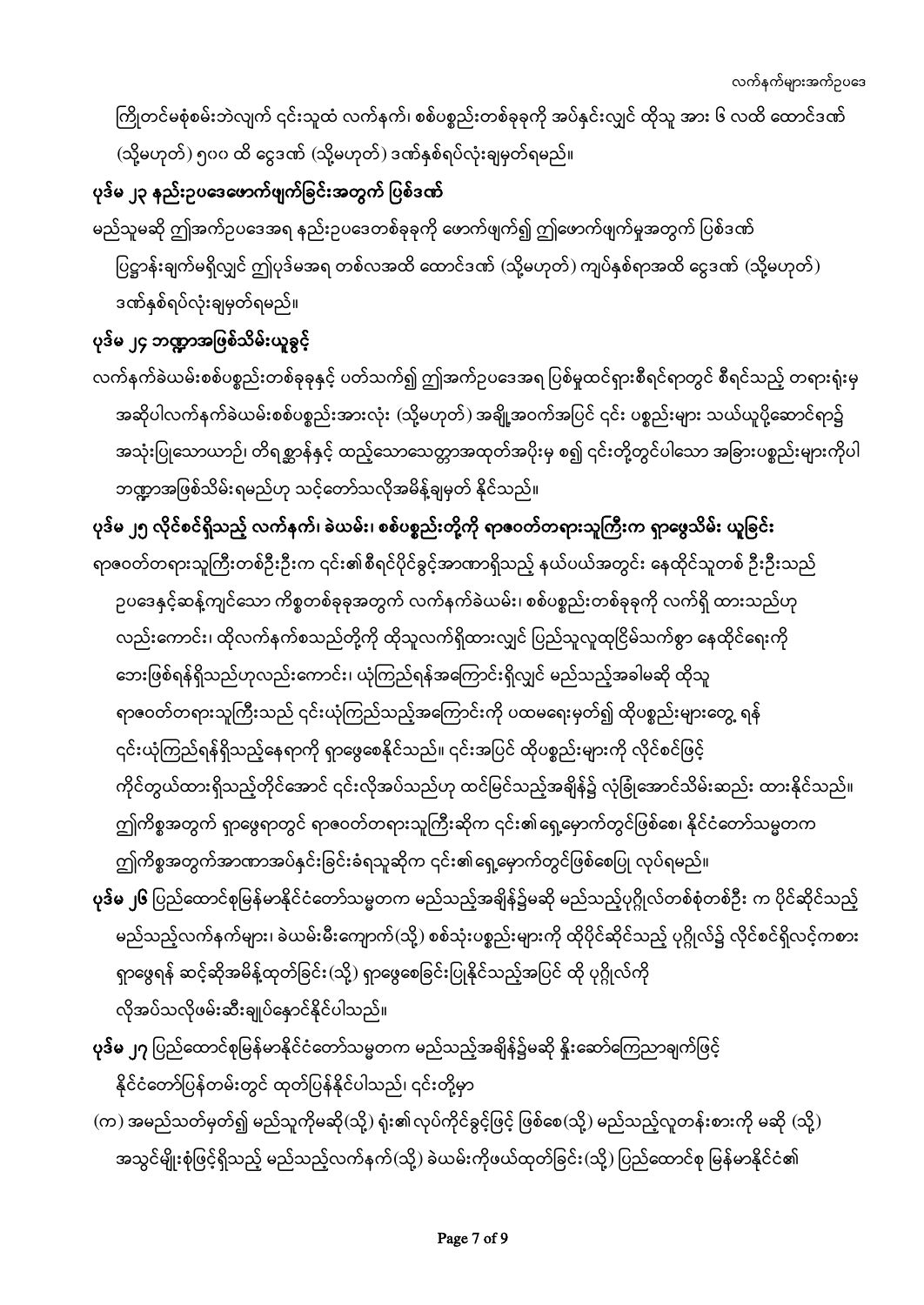ကြေညာစာအားတစ်လကြိုတင် အကြောင်းမကြားဘဲ တရားစွဲဆိုခြင်းမပြုရ၊ ထို့အပြင် အခင်းဖြစ်ပွားပြီး ၃လကျော် တရားစွဲတင်မှုမပြုဘဲထားရှိပါက တရားစွဲရန်ကာလ ကုန်ဆုံးပါသည်။

၁၀၀ ထက်မကျော်သည့် ငွေဒဏ်ချမှတ်ခြင်း(သို့) ဒဏ်နှစ်ရပ်လုံးချမှတ်နိုင်သည်။ ပုဒ်မ ၃၃ လက်နက်ဥပဒေကို လိုက်နာဆောင်ရွက်သူ မည်သူ့ကိုမဆို စာဖြင့်ရေးသားထားသည့် အသိပေး

- လက်နက်နှင့်ဆိုင်သည့် သတင်းများအပြင် လိုအပ်လျှင် လက်နက်များကို ထုတ်ဖော်ပြသရ ပါမည်။ မည်သူမဆို ငြင်းဆန်လျှင်(သို့) မည်သည့်လက်နက်ကိုမှ ထုတ်ပြခြင်းမရှိလျှင် ထောင်ဒဏ် ၁ လ ချမှတ်ခြင်း(သို့) ကျပ်
- အာဏာအပ်နင်းနိုင်သည်။ ထို့ကြောင့် ကြေညာစာတမ်းထုတ်ပြန်သည်နှင့် ထိုလက်နက်များကို ပိုင်ဆိုင်သူများက အခွင့်အာဏာရ ပုဂ္ဂိုလ်အား
- ၃၁ xxx xxx xxx xxx ပုဒ်မ ၃၂ ပြည်ထောင်စုမြန်မာနိုင်ငံတော်သမ္မတသည် ဂေဇက်တွင်ထည့်သွင်းကြေညာ၍ မည်သည့်ဒေသ တွင်းရှိ မီးပွင့်သေနတ်စာရင်းကို ကောက်ယူခွင့်ရှိသည့်အပြင် မည်သည့် ပုဂ္ဂိုလ်ကိုမဆို ထိုသို့စာရင်း ကောက်ယူရန်
- ပုဒ်မ ၁၉(စ) အရ ပြစ်မှုအတွက် စွဲဆိုသောအမှုအတွင်း ရာဇဝတ်ကျင့်ထုံးဉပဒေအရ ရှာဖွေရမည့်အခါ ဤအမှုအတွက် နိုင်ငံတော်သမ္မတက ခန့်ထားသည့် အရာရှိ၏ရှေ့တွင်ပြုလုပ်ရမည်။ အခြားနည်းဖြင့် မရှာဖွေရ။

# ပုဒ်မ ၃၀ ပုဒ်မ ၁၉(စ) အရ ရှာဖွေခြင်း

- ပုဒ်မ ၂၉ ပုဒ်မ ၁၉(စ)အရ တရားစွဲရန်ခွင့်ပြုချက် ပုဒ်မ ၁၉(စ) အရ ပြစ်ဒဏ်ချမှတ်လိုက်သော ကျူးလွန်မှုနှင့်ပတ်သက်၍ ခရိုင်တရားသူကြီး၏ ကြိုတင် ခွင့်ပြုချက်မရှိဘဲ မည်သူမျှ တရားစွဲဆိုခွင့်မရှိ။
- ဤအက်ဥပဒေပြဋ္ဌာန်းချက်များအရ ရာဇဝတ်ပြစ်ဒဏ်ထိုက်သည့် ပြစ်မှုကျူးလွန်ကြောင်းကိုသိသူသည် အနီးဆုံးရဲစခန်း (သို့မဟုတ်) ရာဇဝတ်တရားသူကြီးထံ သတင်းပို့ရမည်ဖြစ်ပြီး သတင်းမပေးပါက အဘယ့်ကြောင့် မပေးနိုင်ခြင်းအား လုံလောက်သောအကြောင်းပြရန် ၎င်းတွင်တာဝန်ရှိသည်။ မီးရထား ဝန်ထမ်း၊ ပြည်သူ့သယ်ပို့ဆိုင်ရာဝန်ထမ်းတို့သည်လည်း ဤအက်ဉပဒေဆန့်ကျင်သော ပြစ်မှုကျူးလွန်ပြီး ĺ ကျူးလွန်ဆဲလက်နက်၊ ခဲယမ်း၊ စစ်ပစ္စည်းပါသည်ဟု သင်္ကာမကင်းဖြစ်လျှင် ၎င်းသတင်းကို အနီးဆုံး ရဲတပ်ဖွဲ့သို့ သတင်းပေးရမည်ဖြစ်ပြီး မပေးနိုင်ခဲ့က အဘယ့်ကြောင့်မပေးနိုင်ကြောင်း ခိုင်လုံသော အကြောင်းပြရန် ၎င်း၌တာဝန်ရှိသည်။

# ပုဒ်မ ၂၈ ပြစ်မှုများတိုင်ကြားခြင်း

- ဆောင်ရွက်နိုင်သည့်အပြင် (ခ) ထိုကြေညာချက်များကို ပယ်ဖျက်ခြင်းအပြင် ပုဂ္ဂိုလ်တစ်စုံတစ်ဦး(သို့) ပြည်ထောင်စုမြန်မာနိုင်ငံ၏ အစိတ်အပိုင်းများတွင် လက်နက်များသုံးစွဲသည်ကို တားမြစ်ချက်များ(သို့) ညွှန်ကြားချက်များ ချမှတ် နိုင်ပါသည်။
- မည်သည့်အစိတ်အပိုင်း၌ အသုံးပြုခြင်းကို တားမြစ်ခြင်းမှ ရုပ်သိမ်းခြင်း(သို့) ဤအက်ဥပဒေပါညွှန်ကြားချက်များ